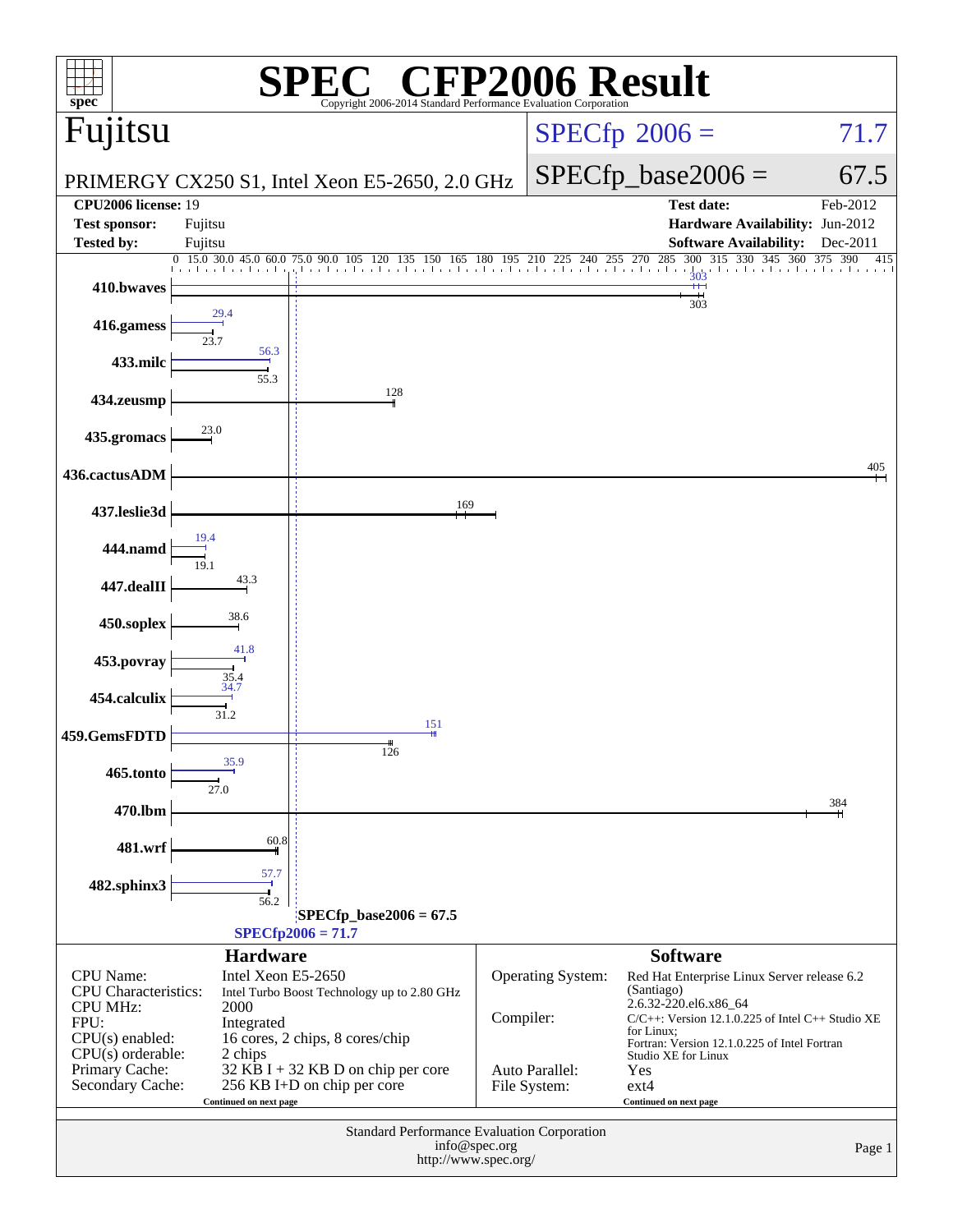

|                                                                                                          | <b>Base</b>    |       |                |       |                | <b>Peak</b> |                |              |                |              |                |              |
|----------------------------------------------------------------------------------------------------------|----------------|-------|----------------|-------|----------------|-------------|----------------|--------------|----------------|--------------|----------------|--------------|
| <b>Benchmark</b>                                                                                         | <b>Seconds</b> | Ratio | <b>Seconds</b> | Ratio | <b>Seconds</b> | Ratio       | <b>Seconds</b> | <b>Ratio</b> | <b>Seconds</b> | <b>Ratio</b> | <b>Seconds</b> | <b>Ratio</b> |
| 410.bwaves                                                                                               | 46.4           | 293   | 44.8           | 303   | 44.4           | 306         | 44.2           | 307          | 45.2           | 300          | 44.8           | 303          |
| $416$ .gamess                                                                                            | 833            | 23.5  | 825            | 23.7  | 828            | 23.7        | 666            | 29.4         | 667            | 29.4         | 665            | 29.4         |
| $ 433 \text{.}$ milc                                                                                     | 166            | 55.3  | 166            | 55.3  | 166            | 55.4        | 163            | 56.3         | 163            | 56.2         | 163            | 56.3         |
| 434.zeusmp                                                                                               | 71.0           | 128   | 71.0           | 128   | 71.4           | 127         | 71.0           | 128          | 71.0           | 128          | 71.4           | 127          |
| 435.gromacs                                                                                              | 314            | 22.7  | 310            | 23.0  | 309            | 23.1        | 314            | 22.7         | 310            | 23.0         | 309            | 23.1         |
| 436.cactusADM                                                                                            | 29.5           | 405   | 29.5           | 405   | 29.1           | 411         | 29.5           | 405          | 29.5           | 405          | 29.1           | 411          |
| 437.leslie3d                                                                                             | 55.6           | 169   | 50.4           | 186   | 57.4           | 164         | 55.6           | 169          | 50.4           | 186          | 57.4           | 164          |
| 444.namd                                                                                                 | 420            | 19.1  | 421            | 19.1  | 420            | 19.1        | 414            | 19.4         | 414            | 19.4         | 413            | 19.4         |
| $447$ .dealII                                                                                            | 265            | 43.2  | 264            | 43.4  | 264            | 43.3        | 265            | 43.2         | 264            | 43.4         | 264            | 43.3         |
| $450$ .soplex                                                                                            | 216            | 38.7  | 216            | 38.6  | 217            | 38.4        | 216            | 38.7         | 216            | 38.6         | 217            | 38.4         |
| $453$ .povray                                                                                            | 149            | 35.6  | 150            | 35.4  | 151            | 35.2        | 126            | 42.2         | 127            | 41.8         | 128            | 41.7         |
| 454.calculix                                                                                             | 265            | 31.1  | 264            | 31.2  | 265            | 31.2        | 238            | 34.7         | 238            | 34.7         | 238            | 34.6         |
| 459.GemsFDTD                                                                                             | 83.7           | 127   | 84.9           | 125   | 84.3           | 126         | 71.0           | 150          | 70.4           | 151          | 69.8           | 152          |
| $465$ .tonto                                                                                             | 363            | 27.1  | 364            | 27.0  | 366            | 26.9        | 274            | 35.9         | 276            | 35.6         | 274            | 35.9         |
| 470.lbm                                                                                                  | 35.8           | 384   | 37.6           | 365   | 35.6           | 386         | 35.8           | 384          | 37.6           | 365          | 35.6           | 386          |
| 481.wrf                                                                                                  | 187            | 59.8  | 184            | 60.8  | 182            | 61.3        | 187            | 59.8         | 184            | 60.8         | 182            | 61.3         |
| $482$ .sphinx $3$                                                                                        | 347            | 56.2  | 351            | 55.6  | 346            | 56.3        | 338            | 57.7         | 339            | 57.4         | 338            | 57.7         |
| Results appear in the order in which they were run. Bold underlined text indicates a median measurement. |                |       |                |       |                |             |                |              |                |              |                |              |

### **[Operating System Notes](http://www.spec.org/auto/cpu2006/Docs/result-fields.html#OperatingSystemNotes)**

 Stack size set to unlimited using "ulimit -s unlimited" Transparent Huge Pages enabled with: echo always > /sys/kernel/mm/redhat\_transparent\_hugepage/enabled

### **[Platform Notes](http://www.spec.org/auto/cpu2006/Docs/result-fields.html#PlatformNotes)**

 BIOS configuration: Intel HT Technology = Disable

> Standard Performance Evaluation Corporation [info@spec.org](mailto:info@spec.org) <http://www.spec.org/>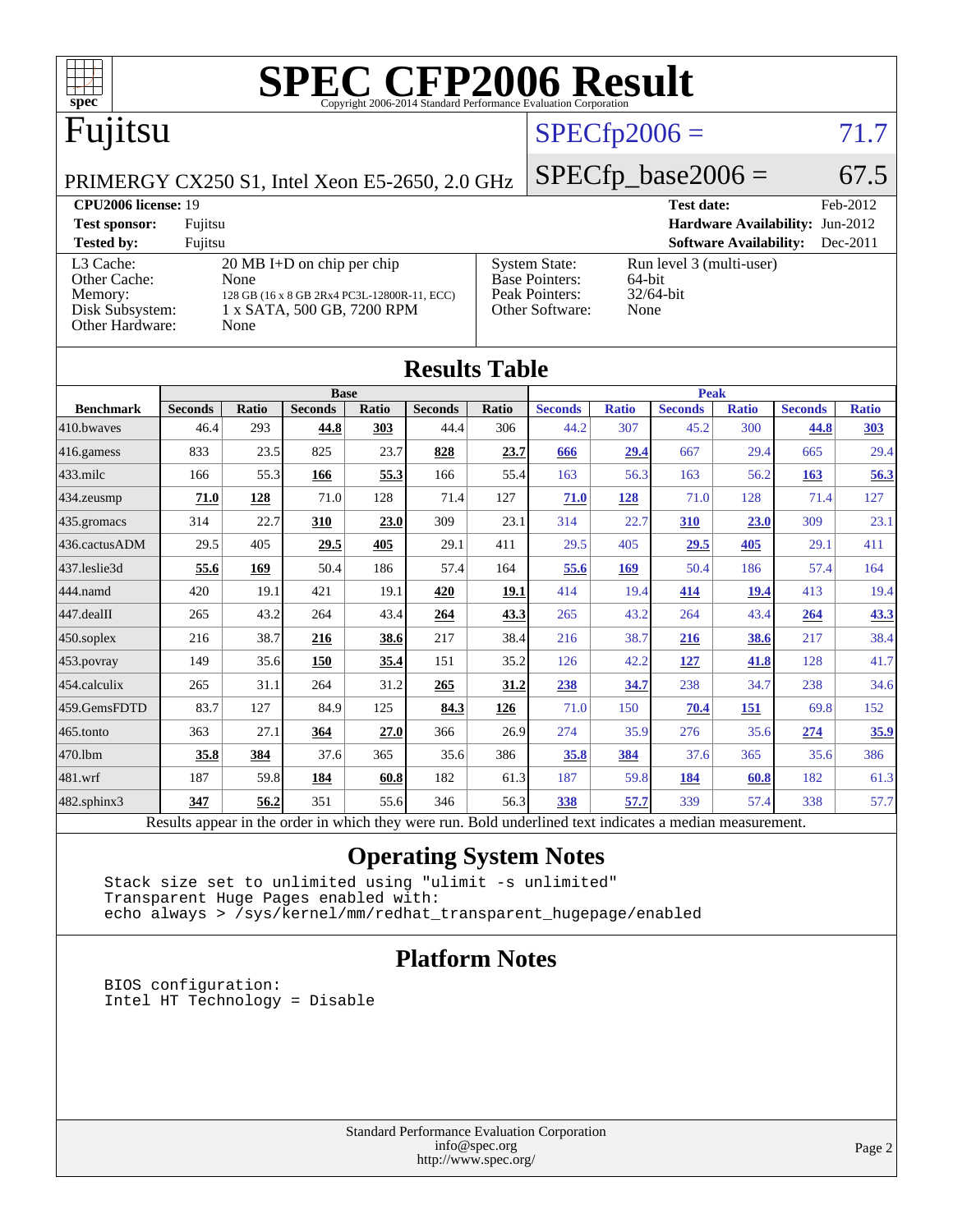

# **[SPEC CFP2006 Result](http://www.spec.org/auto/cpu2006/Docs/result-fields.html#SPECCFP2006Result)**

# Fujitsu

 $SPECfp2006 = 71.7$  $SPECfp2006 = 71.7$ 

PRIMERGY CX250 S1, Intel Xeon E5-2650, 2.0 GHz

**[Tested by:](http://www.spec.org/auto/cpu2006/Docs/result-fields.html#Testedby)** Fujitsu **[Software Availability:](http://www.spec.org/auto/cpu2006/Docs/result-fields.html#SoftwareAvailability)** Dec-2011

**[CPU2006 license:](http://www.spec.org/auto/cpu2006/Docs/result-fields.html#CPU2006license)** 19 **[Test date:](http://www.spec.org/auto/cpu2006/Docs/result-fields.html#Testdate)** Feb-2012 **[Test sponsor:](http://www.spec.org/auto/cpu2006/Docs/result-fields.html#Testsponsor)** Fujitsu **[Hardware Availability:](http://www.spec.org/auto/cpu2006/Docs/result-fields.html#HardwareAvailability)** Jun-2012

 $SPECTp\_base2006 = 67.5$ 

### **[General Notes](http://www.spec.org/auto/cpu2006/Docs/result-fields.html#GeneralNotes)**

Environment variables set by runspec before the start of the run:  $KMP$  AFFINITY = "granularity=fine, scatter" LD\_LIBRARY\_PATH = "/SPECcpu2006/libs/32:/SPECcpu2006/libs/64" OMP\_NUM\_THREADS = "16"

 Binaries compiled on a system with 1x Core i7-860 CPU + 8GB memory using RHEL5.5 This result was measured on the PRIMERGY CX250 S1. The PRIMERGY CX250 S1 and the PRIMERGY CX270 S1 are electronically equivalent. For information about Fujitsu please visit: <http://www.fujitsu.com>

**[Base Compiler Invocation](http://www.spec.org/auto/cpu2006/Docs/result-fields.html#BaseCompilerInvocation)**

[C benchmarks](http://www.spec.org/auto/cpu2006/Docs/result-fields.html#Cbenchmarks):  $-m64$ 

[C++ benchmarks:](http://www.spec.org/auto/cpu2006/Docs/result-fields.html#CXXbenchmarks) [icpc -m64](http://www.spec.org/cpu2006/results/res2012q3/cpu2006-20120605-22769.flags.html#user_CXXbase_intel_icpc_64bit_bedb90c1146cab66620883ef4f41a67e)

[Fortran benchmarks](http://www.spec.org/auto/cpu2006/Docs/result-fields.html#Fortranbenchmarks): [ifort -m64](http://www.spec.org/cpu2006/results/res2012q3/cpu2006-20120605-22769.flags.html#user_FCbase_intel_ifort_64bit_ee9d0fb25645d0210d97eb0527dcc06e)

[Benchmarks using both Fortran and C](http://www.spec.org/auto/cpu2006/Docs/result-fields.html#BenchmarksusingbothFortranandC): [icc -m64](http://www.spec.org/cpu2006/results/res2012q3/cpu2006-20120605-22769.flags.html#user_CC_FCbase_intel_icc_64bit_0b7121f5ab7cfabee23d88897260401c) [ifort -m64](http://www.spec.org/cpu2006/results/res2012q3/cpu2006-20120605-22769.flags.html#user_CC_FCbase_intel_ifort_64bit_ee9d0fb25645d0210d97eb0527dcc06e)

### **[Base Portability Flags](http://www.spec.org/auto/cpu2006/Docs/result-fields.html#BasePortabilityFlags)**

| 410.bwaves: -DSPEC CPU LP64<br>416.gamess: -DSPEC_CPU_LP64<br>433.milc: -DSPEC CPU LP64 |                                                                |
|-----------------------------------------------------------------------------------------|----------------------------------------------------------------|
| 434.zeusmp: - DSPEC_CPU_LP64                                                            |                                                                |
| 435.gromacs: -DSPEC_CPU_LP64 -nofor_main                                                |                                                                |
| 436.cactusADM: -DSPEC CPU LP64 -nofor main                                              |                                                                |
| 437.leslie3d: -DSPEC CPU LP64                                                           |                                                                |
| 444.namd: -DSPEC CPU LP64                                                               |                                                                |
| 447.dealII: -DSPEC_CPU LP64                                                             |                                                                |
| 450.soplex: -DSPEC_CPU_LP64                                                             |                                                                |
| 453.povray: -DSPEC_CPU_LP64                                                             |                                                                |
| 454.calculix: - DSPEC CPU LP64 - nofor main                                             |                                                                |
| 459. GemsFDTD: - DSPEC CPU LP64                                                         |                                                                |
| 465.tonto: - DSPEC CPU LP64                                                             |                                                                |
| 470.1bm: - DSPEC CPU LP64                                                               |                                                                |
|                                                                                         | 481.wrf: -DSPEC CPU_LP64 -DSPEC_CPU_CASE_FLAG -DSPEC_CPU_LINUX |
| 482.sphinx3: -DSPEC_CPU_LP64                                                            |                                                                |
|                                                                                         |                                                                |

| <b>Standard Performance Evaluation Corporation</b> |
|----------------------------------------------------|
| info@spec.org                                      |
| http://www.spec.org/                               |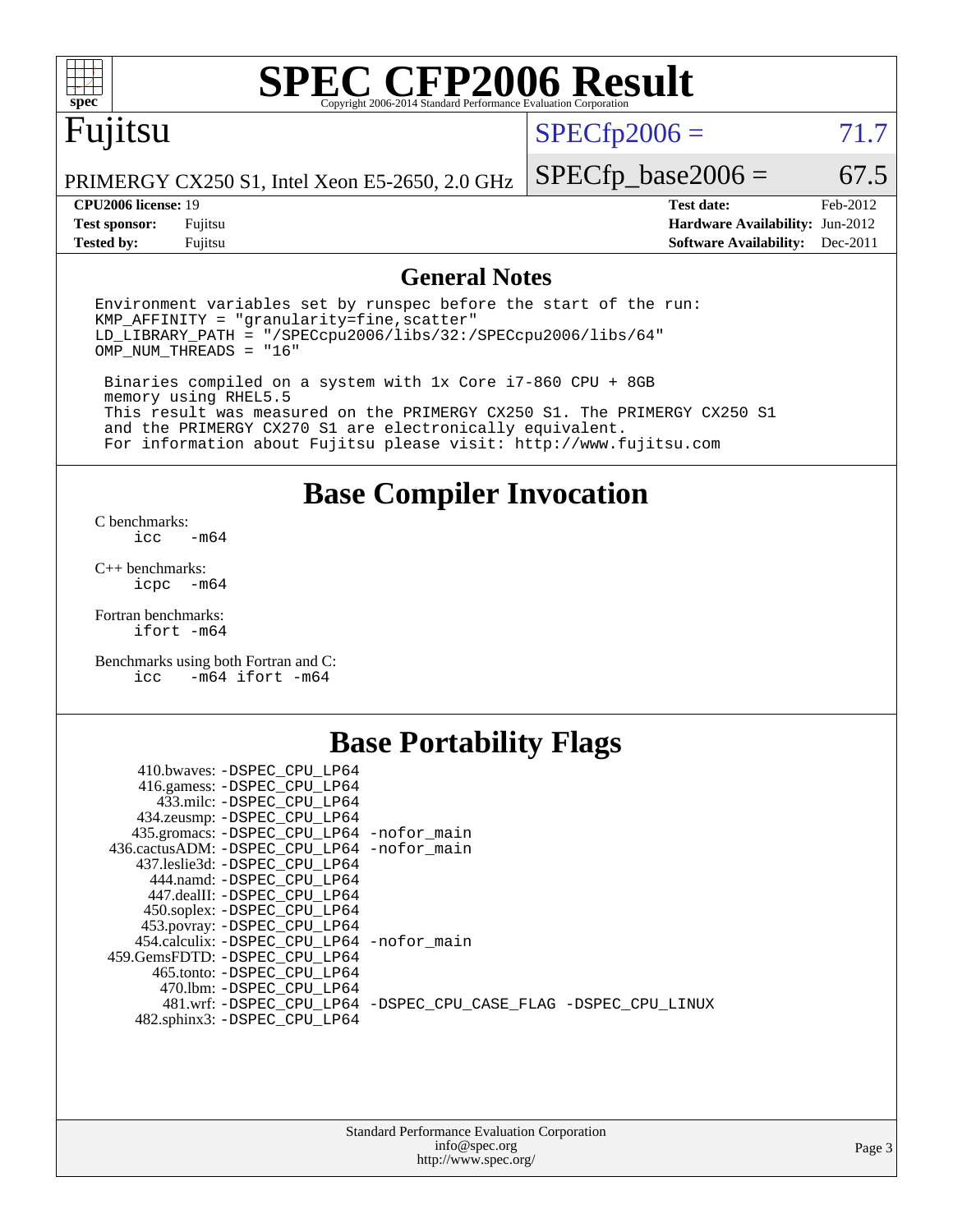

# **[SPEC CFP2006 Result](http://www.spec.org/auto/cpu2006/Docs/result-fields.html#SPECCFP2006Result)**

# Fujitsu

 $SPECTp2006 = 71.7$ 

PRIMERGY CX250 S1, Intel Xeon E5-2650, 2.0 GHz

**[Tested by:](http://www.spec.org/auto/cpu2006/Docs/result-fields.html#Testedby)** Fujitsu **[Software Availability:](http://www.spec.org/auto/cpu2006/Docs/result-fields.html#SoftwareAvailability)** Dec-2011

 $SPECTp\_base2006 = 67.5$ **[CPU2006 license:](http://www.spec.org/auto/cpu2006/Docs/result-fields.html#CPU2006license)** 19 **[Test date:](http://www.spec.org/auto/cpu2006/Docs/result-fields.html#Testdate)** Feb-2012 **[Test sponsor:](http://www.spec.org/auto/cpu2006/Docs/result-fields.html#Testsponsor)** Fujitsu **[Hardware Availability:](http://www.spec.org/auto/cpu2006/Docs/result-fields.html#HardwareAvailability)** Jun-2012

## **[Base Optimization Flags](http://www.spec.org/auto/cpu2006/Docs/result-fields.html#BaseOptimizationFlags)**

[C benchmarks](http://www.spec.org/auto/cpu2006/Docs/result-fields.html#Cbenchmarks): [-xAVX](http://www.spec.org/cpu2006/results/res2012q3/cpu2006-20120605-22769.flags.html#user_CCbase_f-xAVX) [-ipo](http://www.spec.org/cpu2006/results/res2012q3/cpu2006-20120605-22769.flags.html#user_CCbase_f-ipo) [-O3](http://www.spec.org/cpu2006/results/res2012q3/cpu2006-20120605-22769.flags.html#user_CCbase_f-O3) [-no-prec-div](http://www.spec.org/cpu2006/results/res2012q3/cpu2006-20120605-22769.flags.html#user_CCbase_f-no-prec-div) [-static](http://www.spec.org/cpu2006/results/res2012q3/cpu2006-20120605-22769.flags.html#user_CCbase_f-static) [-parallel](http://www.spec.org/cpu2006/results/res2012q3/cpu2006-20120605-22769.flags.html#user_CCbase_f-parallel) [-opt-prefetch](http://www.spec.org/cpu2006/results/res2012q3/cpu2006-20120605-22769.flags.html#user_CCbase_f-opt-prefetch) [-ansi-alias](http://www.spec.org/cpu2006/results/res2012q3/cpu2006-20120605-22769.flags.html#user_CCbase_f-ansi-alias) [C++ benchmarks:](http://www.spec.org/auto/cpu2006/Docs/result-fields.html#CXXbenchmarks) [-xAVX](http://www.spec.org/cpu2006/results/res2012q3/cpu2006-20120605-22769.flags.html#user_CXXbase_f-xAVX) [-ipo](http://www.spec.org/cpu2006/results/res2012q3/cpu2006-20120605-22769.flags.html#user_CXXbase_f-ipo) [-O3](http://www.spec.org/cpu2006/results/res2012q3/cpu2006-20120605-22769.flags.html#user_CXXbase_f-O3) [-no-prec-div](http://www.spec.org/cpu2006/results/res2012q3/cpu2006-20120605-22769.flags.html#user_CXXbase_f-no-prec-div) [-static](http://www.spec.org/cpu2006/results/res2012q3/cpu2006-20120605-22769.flags.html#user_CXXbase_f-static) [-opt-prefetch](http://www.spec.org/cpu2006/results/res2012q3/cpu2006-20120605-22769.flags.html#user_CXXbase_f-opt-prefetch) [-ansi-alias](http://www.spec.org/cpu2006/results/res2012q3/cpu2006-20120605-22769.flags.html#user_CXXbase_f-ansi-alias) [Fortran benchmarks](http://www.spec.org/auto/cpu2006/Docs/result-fields.html#Fortranbenchmarks): [-xAVX](http://www.spec.org/cpu2006/results/res2012q3/cpu2006-20120605-22769.flags.html#user_FCbase_f-xAVX) [-ipo](http://www.spec.org/cpu2006/results/res2012q3/cpu2006-20120605-22769.flags.html#user_FCbase_f-ipo) [-O3](http://www.spec.org/cpu2006/results/res2012q3/cpu2006-20120605-22769.flags.html#user_FCbase_f-O3) [-no-prec-div](http://www.spec.org/cpu2006/results/res2012q3/cpu2006-20120605-22769.flags.html#user_FCbase_f-no-prec-div) [-static](http://www.spec.org/cpu2006/results/res2012q3/cpu2006-20120605-22769.flags.html#user_FCbase_f-static) [-parallel](http://www.spec.org/cpu2006/results/res2012q3/cpu2006-20120605-22769.flags.html#user_FCbase_f-parallel) [-opt-prefetch](http://www.spec.org/cpu2006/results/res2012q3/cpu2006-20120605-22769.flags.html#user_FCbase_f-opt-prefetch) [Benchmarks using both Fortran and C](http://www.spec.org/auto/cpu2006/Docs/result-fields.html#BenchmarksusingbothFortranandC):

[-xAVX](http://www.spec.org/cpu2006/results/res2012q3/cpu2006-20120605-22769.flags.html#user_CC_FCbase_f-xAVX) [-ipo](http://www.spec.org/cpu2006/results/res2012q3/cpu2006-20120605-22769.flags.html#user_CC_FCbase_f-ipo) [-O3](http://www.spec.org/cpu2006/results/res2012q3/cpu2006-20120605-22769.flags.html#user_CC_FCbase_f-O3) [-no-prec-div](http://www.spec.org/cpu2006/results/res2012q3/cpu2006-20120605-22769.flags.html#user_CC_FCbase_f-no-prec-div) [-static](http://www.spec.org/cpu2006/results/res2012q3/cpu2006-20120605-22769.flags.html#user_CC_FCbase_f-static) [-parallel](http://www.spec.org/cpu2006/results/res2012q3/cpu2006-20120605-22769.flags.html#user_CC_FCbase_f-parallel) [-opt-prefetch](http://www.spec.org/cpu2006/results/res2012q3/cpu2006-20120605-22769.flags.html#user_CC_FCbase_f-opt-prefetch) [-ansi-alias](http://www.spec.org/cpu2006/results/res2012q3/cpu2006-20120605-22769.flags.html#user_CC_FCbase_f-ansi-alias)

## **[Peak Compiler Invocation](http://www.spec.org/auto/cpu2006/Docs/result-fields.html#PeakCompilerInvocation)**

[C benchmarks](http://www.spec.org/auto/cpu2006/Docs/result-fields.html#Cbenchmarks):  $\text{icc}$  -m64

[C++ benchmarks:](http://www.spec.org/auto/cpu2006/Docs/result-fields.html#CXXbenchmarks) [icpc -m64](http://www.spec.org/cpu2006/results/res2012q3/cpu2006-20120605-22769.flags.html#user_CXXpeak_intel_icpc_64bit_bedb90c1146cab66620883ef4f41a67e)

[Fortran benchmarks](http://www.spec.org/auto/cpu2006/Docs/result-fields.html#Fortranbenchmarks): [ifort -m64](http://www.spec.org/cpu2006/results/res2012q3/cpu2006-20120605-22769.flags.html#user_FCpeak_intel_ifort_64bit_ee9d0fb25645d0210d97eb0527dcc06e)

[Benchmarks using both Fortran and C](http://www.spec.org/auto/cpu2006/Docs/result-fields.html#BenchmarksusingbothFortranandC): [icc -m64](http://www.spec.org/cpu2006/results/res2012q3/cpu2006-20120605-22769.flags.html#user_CC_FCpeak_intel_icc_64bit_0b7121f5ab7cfabee23d88897260401c) [ifort -m64](http://www.spec.org/cpu2006/results/res2012q3/cpu2006-20120605-22769.flags.html#user_CC_FCpeak_intel_ifort_64bit_ee9d0fb25645d0210d97eb0527dcc06e)

## **[Peak Portability Flags](http://www.spec.org/auto/cpu2006/Docs/result-fields.html#PeakPortabilityFlags)**

Same as Base Portability Flags

## **[Peak Optimization Flags](http://www.spec.org/auto/cpu2006/Docs/result-fields.html#PeakOptimizationFlags)**

[C benchmarks](http://www.spec.org/auto/cpu2006/Docs/result-fields.html#Cbenchmarks):

433.milc:  $-x$ AVX(pass 2)  $-p$ rof-gen(pass 1)  $-p$ po(pass 2)  $-03$ (pass 2) [-no-prec-div](http://www.spec.org/cpu2006/results/res2012q3/cpu2006-20120605-22769.flags.html#user_peakPASS2_CFLAGSPASS2_LDFLAGS433_milc_f-no-prec-div)(pass 2) [-prof-use](http://www.spec.org/cpu2006/results/res2012q3/cpu2006-20120605-22769.flags.html#user_peakPASS2_CFLAGSPASS2_LDFLAGS433_milc_prof_use_bccf7792157ff70d64e32fe3e1250b55)(pass 2) [-static](http://www.spec.org/cpu2006/results/res2012q3/cpu2006-20120605-22769.flags.html#user_peakOPTIMIZE433_milc_f-static) [-auto-ilp32](http://www.spec.org/cpu2006/results/res2012q3/cpu2006-20120605-22769.flags.html#user_peakCOPTIMIZE433_milc_f-auto-ilp32) [-ansi-alias](http://www.spec.org/cpu2006/results/res2012q3/cpu2006-20120605-22769.flags.html#user_peakCOPTIMIZE433_milc_f-ansi-alias)

 $470$ .lbm: basepeak = yes

 482.sphinx3: [-xAVX](http://www.spec.org/cpu2006/results/res2012q3/cpu2006-20120605-22769.flags.html#user_peakOPTIMIZE482_sphinx3_f-xAVX) [-ipo](http://www.spec.org/cpu2006/results/res2012q3/cpu2006-20120605-22769.flags.html#user_peakOPTIMIZE482_sphinx3_f-ipo) [-O3](http://www.spec.org/cpu2006/results/res2012q3/cpu2006-20120605-22769.flags.html#user_peakOPTIMIZE482_sphinx3_f-O3) [-no-prec-div](http://www.spec.org/cpu2006/results/res2012q3/cpu2006-20120605-22769.flags.html#user_peakOPTIMIZE482_sphinx3_f-no-prec-div) [-unroll2](http://www.spec.org/cpu2006/results/res2012q3/cpu2006-20120605-22769.flags.html#user_peakCOPTIMIZE482_sphinx3_f-unroll_784dae83bebfb236979b41d2422d7ec2) [-ansi-alias](http://www.spec.org/cpu2006/results/res2012q3/cpu2006-20120605-22769.flags.html#user_peakCOPTIMIZE482_sphinx3_f-ansi-alias) [-parallel](http://www.spec.org/cpu2006/results/res2012q3/cpu2006-20120605-22769.flags.html#user_peakCOPTIMIZE482_sphinx3_f-parallel)

Continued on next page

Standard Performance Evaluation Corporation [info@spec.org](mailto:info@spec.org) <http://www.spec.org/>

Page 4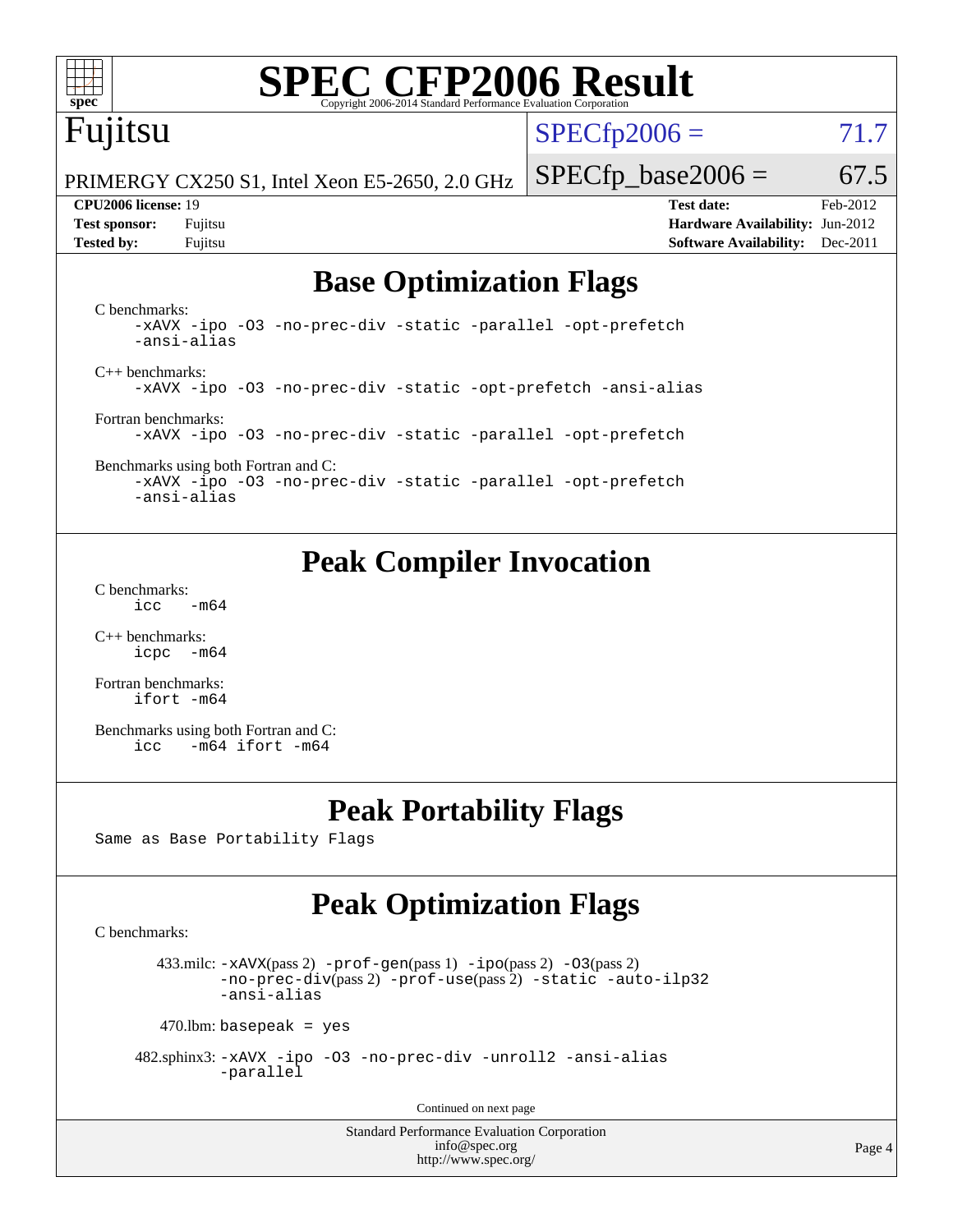| <b>SPEC CFP2006 Result</b><br>spec<br>Copyright 2006-2014 Standard Performance Evaluation Corporation                                                                      |                                                                                                                      |
|----------------------------------------------------------------------------------------------------------------------------------------------------------------------------|----------------------------------------------------------------------------------------------------------------------|
| Fujitsu                                                                                                                                                                    | $SPECfp2006 =$<br>71.7                                                                                               |
| PRIMERGY CX250 S1, Intel Xeon E5-2650, 2.0 GHz                                                                                                                             | $SPECfp\_base2006 =$<br>67.5                                                                                         |
| CPU <sub>2006</sub> license: 19<br><b>Test sponsor:</b><br>Fujitsu<br><b>Tested by:</b><br>Fujitsu                                                                         | <b>Test date:</b><br>Feb-2012<br><b>Hardware Availability: Jun-2012</b><br><b>Software Availability:</b><br>Dec-2011 |
| <b>Peak Optimization Flags (Continued)</b><br>$C_{++}$ benchmarks:                                                                                                         |                                                                                                                      |
| 444.namd: $-xAUX(pass 2)$ -prof-gen(pass 1) -ipo(pass 2) -03(pass 2)<br>-no-prec-div(pass 2) -prof-use(pass 2) -fno-alias<br>-auto-ilp32                                   |                                                                                                                      |
| 447.dealII: basepeak = yes                                                                                                                                                 |                                                                                                                      |
| $450$ .soplex: basepeak = yes                                                                                                                                              |                                                                                                                      |
| 453. povray: $-xAVX(pass 2)$ -prof-gen(pass 1) -ipo(pass 2) -03(pass 2)<br>-no-prec-div(pass 2) -prof-use(pass 2) -unroll4 -ansi-alias                                     |                                                                                                                      |
| Fortran benchmarks:                                                                                                                                                        |                                                                                                                      |
| 410.bwaves: -xAVX -ipo -03 -no-prec-div -opt-prefetch -parallel<br>-static                                                                                                 |                                                                                                                      |
| 416.gamess: -xAVX(pass 2) -prof-gen(pass 1) -ipo(pass 2) -03(pass 2)<br>-no-prec-div(pass 2) -prof-use(pass 2) -unroll2<br>-inline-level=0 -scalar-rep- -static            |                                                                                                                      |
| 434.zeusmp: basepeak = yes                                                                                                                                                 |                                                                                                                      |
| $437$ .leslie3d: basepeak = yes                                                                                                                                            |                                                                                                                      |
| 459. GemsFDTD: $-x$ AVX(pass 2) $-prof-gen(pass 1) -ipo(pass 2) -03(pass 2)$<br>-no-prec-div(pass 2) -prof-use(pass 2) -unroll2<br>-inline-level=0 -opt-prefetch -parallel |                                                                                                                      |
| $465$ .tonto: $-xAUX(pass 2)$ -prof-gen(pass 1) -ipo(pass 2) -03(pass 2)<br>-no-prec-div(pass 2) -prof-use(pass 2) -inline-calloc<br>-opt-malloc-options=3 -auto -unroll4  |                                                                                                                      |
| Benchmarks using both Fortran and C:                                                                                                                                       |                                                                                                                      |
| $435$ .gromacs: basepeak = yes                                                                                                                                             |                                                                                                                      |
| $436.cactusADM: basepeak = yes$                                                                                                                                            |                                                                                                                      |

454.calculix: [-xAVX](http://www.spec.org/cpu2006/results/res2012q3/cpu2006-20120605-22769.flags.html#user_peakOPTIMIZE454_calculix_f-xAVX) [-ipo](http://www.spec.org/cpu2006/results/res2012q3/cpu2006-20120605-22769.flags.html#user_peakOPTIMIZE454_calculix_f-ipo) [-O3](http://www.spec.org/cpu2006/results/res2012q3/cpu2006-20120605-22769.flags.html#user_peakOPTIMIZE454_calculix_f-O3) [-no-prec-div](http://www.spec.org/cpu2006/results/res2012q3/cpu2006-20120605-22769.flags.html#user_peakOPTIMIZE454_calculix_f-no-prec-div) [-auto-ilp32](http://www.spec.org/cpu2006/results/res2012q3/cpu2006-20120605-22769.flags.html#user_peakCOPTIMIZE454_calculix_f-auto-ilp32) [-ansi-alias](http://www.spec.org/cpu2006/results/res2012q3/cpu2006-20120605-22769.flags.html#user_peakCOPTIMIZE454_calculix_f-ansi-alias)

481.wrf: basepeak = yes

```
The flags files that were used to format this result can be browsed at
http://www.spec.org/cpu2006/flags/Intel-ic12.1-official-linux64.20111122.html
http://www.spec.org/cpu2006/flags/Fujitsu-Platform.20120313.01.html
```
Standard Performance Evaluation Corporation [info@spec.org](mailto:info@spec.org) <http://www.spec.org/>